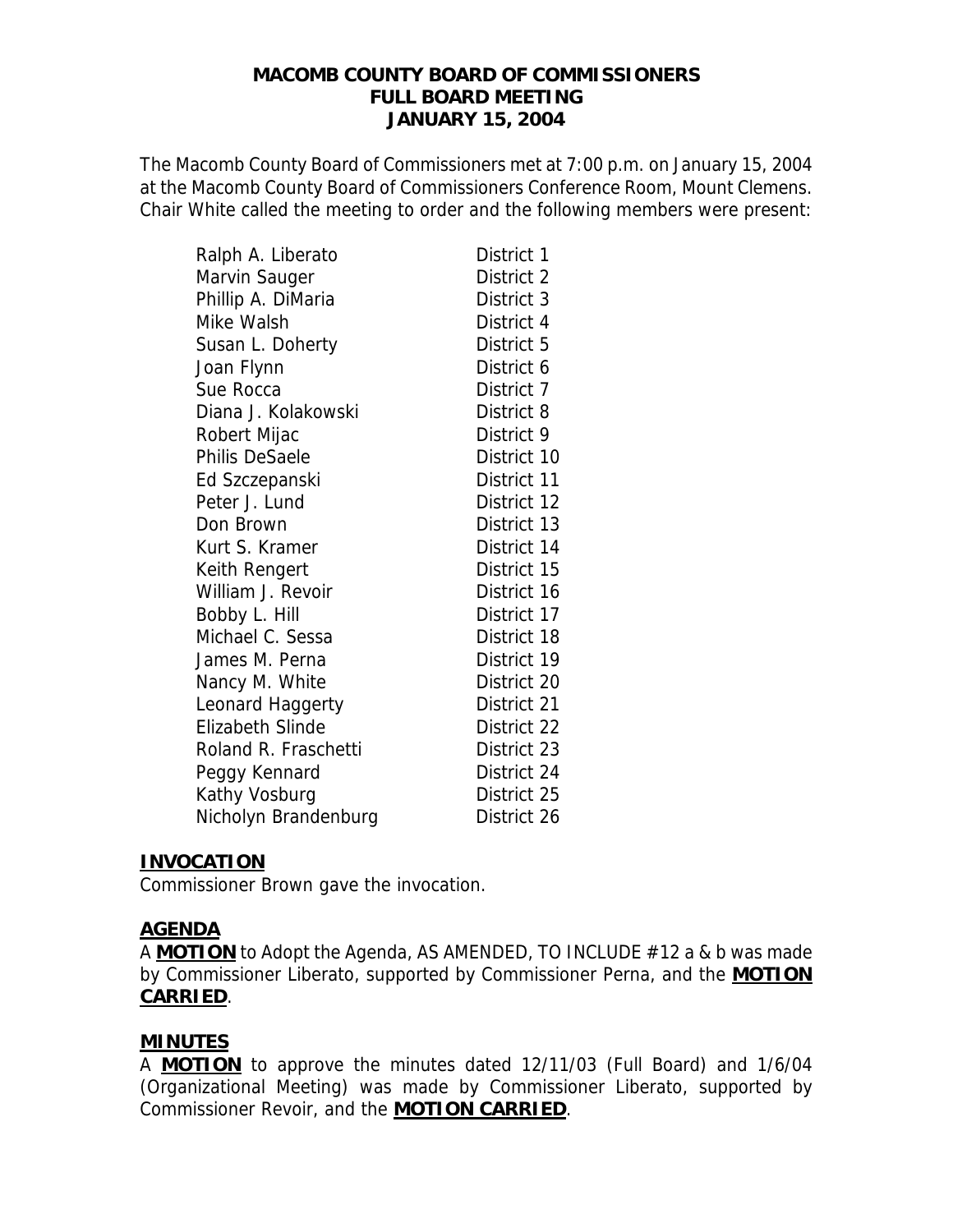# **PUBLIC PARTICIPATION**

### **Gregory Murray, 62 Rathbone, Mt. Clemens**

Commended the board for their courageous passing of the new hiring practice. Commended Commissioner DiMaria for his proactive approach to the issues at the Macomb County Youth Home. The Macomb County Ministerial Alliance offered their assistance to sit on the committee if needed.

Announced the Macomb Ministerial Alliance, twelve churches in Macomb County, will be hosting the MCCREST program this year. Requested donations or volunteers from the board.

# **Dr. William Lakin, 4260 Boulder, Clinton Township**

Thanked the board for the experience and opportunity to speak with them regarding the vision care program.

### **Dr. James Klein, Director/Owner of Metropolitian Eye Center 21711 Greater Mack, St. Clair Shores**

Applauds the commissioner's intent to help seniors and 18-59 year olds with vision care. However, does not feel limited eye care providers is wise. All doctors should be able to participate in the program. Should not limit the options to patients.

# **COMMITTEE REPORTS:**

# **LEGISLATIVE & ADMINISTRATIVE SERVICES COMMITTEE – January 7, 2004**

The Clerk read the recommendations from the Legislative and Administrative Services Committee and a **MOTION** was made by Chairperson Szczepanski, supported by Vice-Chairperson Hill, to adopt the committee recommendations.

- 1. CREATE AN AD HOC COMMITTEE TO REVIEW THE CURRENT RULES FOR APPLICATION OF THE "ENVIRONMENTAL PROBLEMS: LAKE/RIVER FUND" AND TO MAKE CHANGES IN THE APPLICATION PROCESS WHERE NECESSARY.
- 2. APPROVE THE FOLLOWING MISCELLANEOUS DEPARTMENT REQUESTS:

ONE STANDARD LAPTOP PERSONAL COMPUTER, ONE MS OFFICE PROFESSIONAL BUSINESS SOFTWARE LICENSE AND ONE GROUPWISE LICENSE FOR CIRCUIT COURT ADMINISTRATION AT A COST NOT TO EXCEED \$2,712.89; FUNDING IS AVAILABLE IN THE CIRCUIT COURT FELONY DRUG COURT GRANT;

ONE SQL SERVER SOFTWARE LICENSE FOR MCCSA AT A COST NOT TO EXCEED \$4,680.00; FUNDING IS AVAILABLE IN THE MCCSA NEW EQUIPMENT ACCOUNT;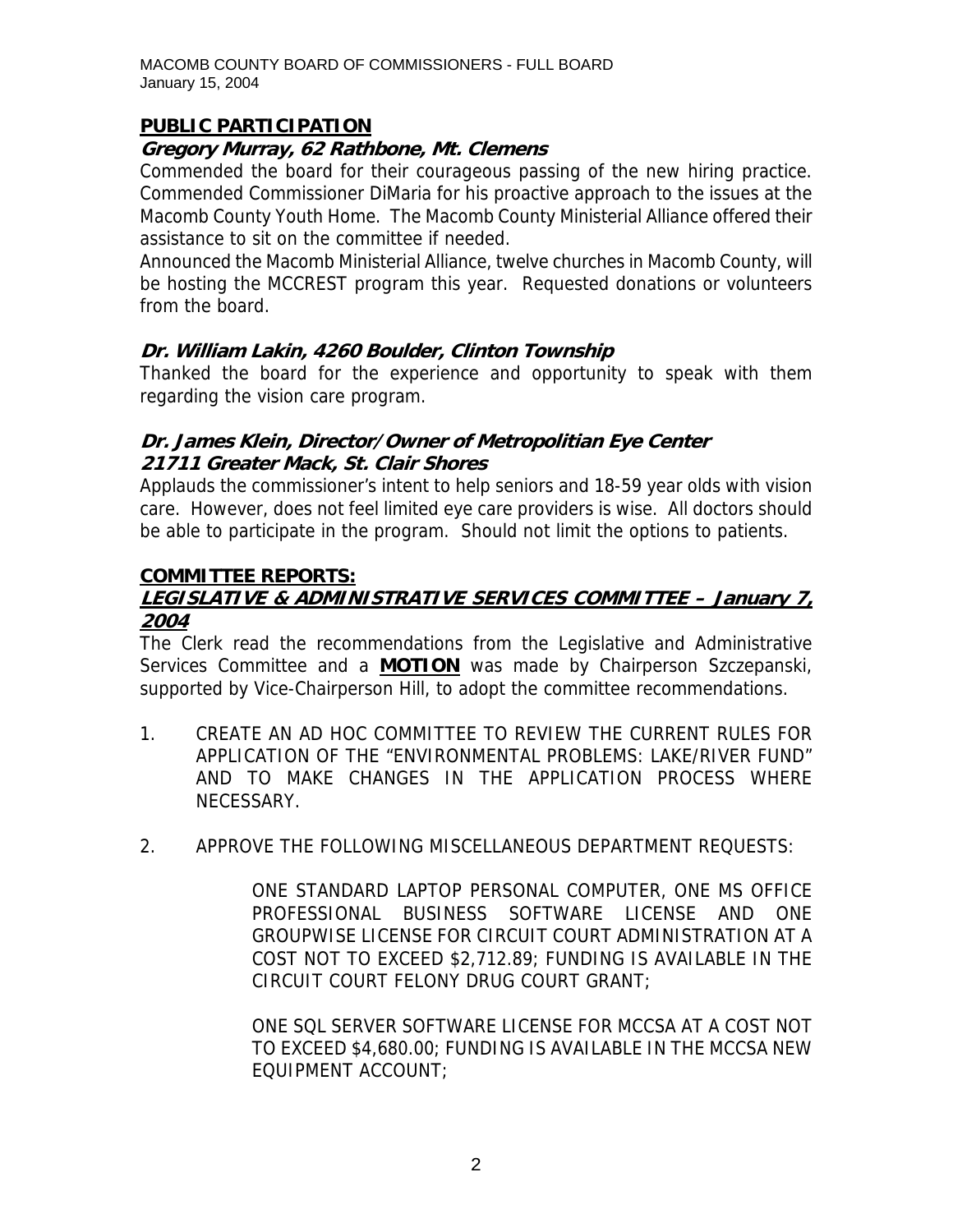THREE STANDARD DESKTOP PERSONAL COMPUTERS, THREE MS OFFICE STANDARD BUSINESS SOFTWARE LICENSES, THREE GROUPWISE LICENSES AND TWO STANDARD NETWORKED LASER PRINTERS FOR PROBATE COURT AT A COST NOT TO EXCEED \$7,733.41; FUNDING IS AVAILABLE IN THE CAPITAL IMPROVEMENT FUND – MIS EQUIPMENT ACCOUNT; AND

ONE PERSONAL COMPUTER AND ONE ESRI SOFTWARE LICENSE FOR THE TREASURER'S DEPARTMENT AT A COST NOT TO EXCEED \$3,134.95; FUNDING IS AVAILABLE IN THE CAPITAL IMPROVEMENT FUND – MIS EQUIPMENT ACCOUNT.

# **THE MOTION CARRIED.**

# **HEALTH SERVICES COMMITTEE – January 8, 2004**

The Clerk read the recommendations from the Health Services Committee and a **MOTION** was made by Chairperson DeSaele, supported by Vice-Chairperson Haggerty, to adopt the committee recommendations.

Commissioner Brown asked to separate Motion #1. There were **NO** objections.

A vote was taken on the following:

- 2. AUTHORIZE THE HEALTH DEPARTMENT TO ACCEPT A CLEAN MICHIGAN INITIATIVE GRANT IN THE AMOUNT OF \$438,174 FOR THE ILLICIT DISCHARGE ELIMINATION IN WARREN AND CENTER LINE PROJECT.
- 3. AUTHORIZE THE HEALTH DEPARTMENT TO ACCEPT A CLEAN MICHIGAN INITIATIVE GRANT IN THE AMOUNT OF \$484,350 FOR THE ILLICIT DISCHARGE ELIMINATION PROJECT PHASE II.
- 4. AUTHORIZE THE HEALTH DEPARTMENT TO APPLY FOR A GENERAL MILLS CHAMPIONS YOUTH NUTRITION AND FITNESS GRANT IN THE AMOUNT OF \$10,000 FOR THE HEALTHY KIDS-HEALTHY HEARTS PROGRAM.
- 5. AUTHORIZE THE HEALTH DEPARTMENT TO APPLY FOR A DELL COMPUTER COMPANY RECYCLING GRANT.
- 6. AUTHORIZE THE HEALTH DEPARTMENT TO EMPHASIZE SPECIFIC AREAS OF DEPARTMENTAL ACTIVITY FOR 2004.

# **THE MOTION CARRIED.**

# **SEPARATED MOTION**

1. CONCUR IN THE RECOMMENDATION FROM COMMISSIONER PHILIS DeSAELE, CHAIR, HEALTH SERVICES COMMITTEE, KATHRYN DODGE AND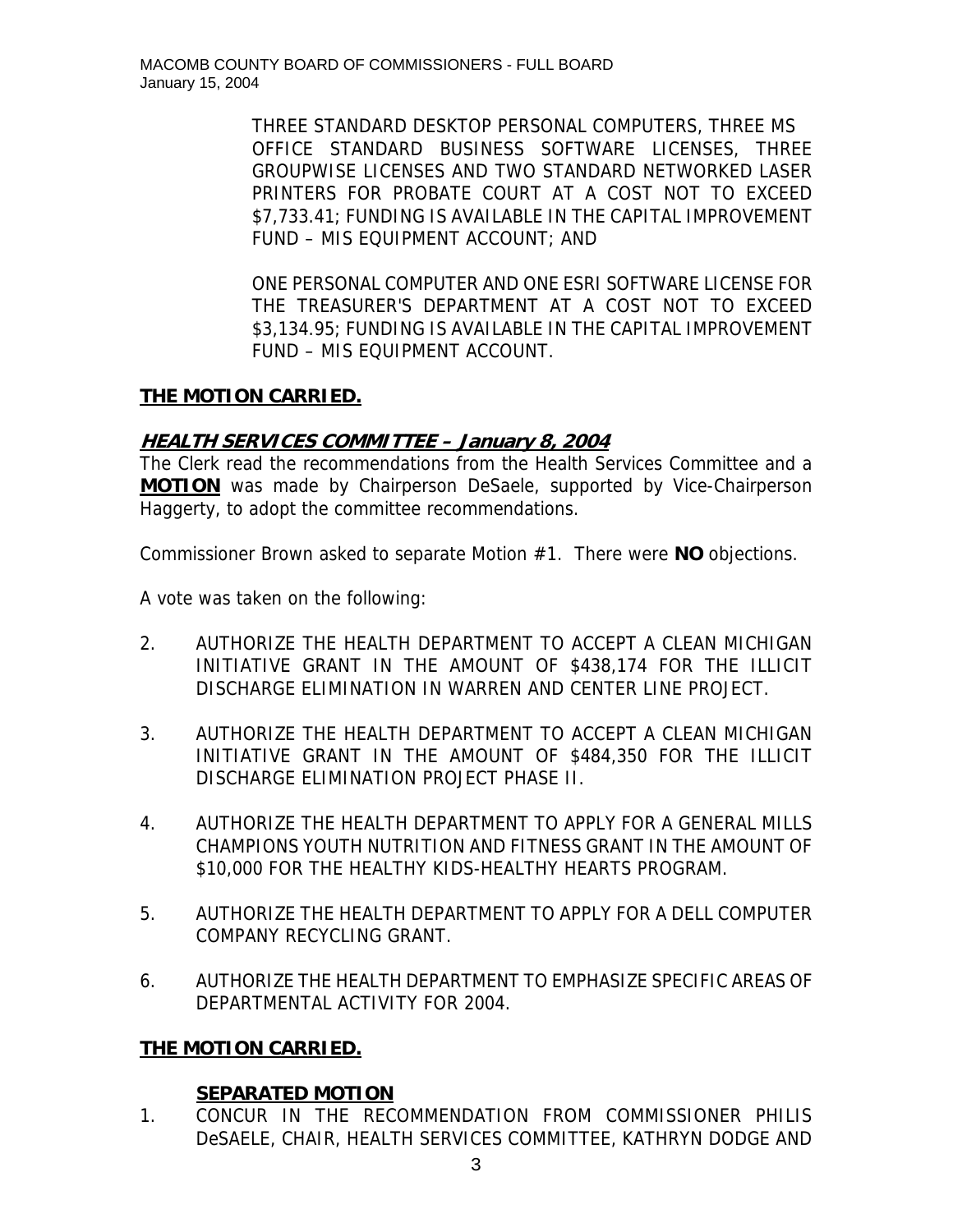**i Citizens Comm ttee be charged with the development of an addition**  RICHARD GASOWSKI, DIRECTORS OF SENIOR CITIZENS SERVICES AND RISK MANAGEMENT AND SAFETY DEPARTMENTS TO ADD THE PHARMACARE VISION PROGRAM TO THE MACOMB COUNTY 18-59 YEAR OLD AND SENIOR CITIZEN PRESCRIPTION DISCOUNT CARE PROGRAMS. **Further, the Macomb County Board of Commissioners Senior to the Senior newsletter that would include those optometrist willing to offer a discount vision plan to seniors and 18-59 year olds.**

A discussion ensued.

A **MOTION TO AMEND** was made by Commissioner Brown, supported by Commissioner Flynn, to add the language: **Further, the Macomb County Board of Commissioners Senior Citizens Committee be charged with the development of an addition to the Senior newsletter that would include those optometrists willing to offer a discount vision plan to seniors and 18-59 year olds,** and the **MOTION TO AMEND CARRIED.**

#### **THE MOTION CARRIED AS AMENDED.**

#### **PERSONNEL COMMITTEE – January 12, 2004**

The Clerk read the recommendations from the Personnel Committee and a **MOTION** was made by Chairperson Mijac, supported by Vice-Chairperson Doherty, to adopt the committee recommendations.

A discussion ensued regarding the space issue and the four additional employees for the hiring process.

#### 1. RECONFIRM THE FOLLOWING VACANCIES:

- 
- 
- 
- 4. (2) COMMUNITY HEALTH TECHNICIANS HEALTH
- 5. (1) CHILD CARE FACILITY
- 6. (1) TYPIST CLERK I/II PROBATE COURT
- 7. (1) COMPUTER MAINTENANCE CLERK **PROSECUTING ATTORNEY**
- 8. (1) SENIOR SECRETARY PUBLIC WORKS
- 9. (1) JUDICIAL SECRETARY CIRCUIT COURT

11. (1) COURT ADMINISTRATOR 42-2 DISTRICT COURT

1. (1) ACCOUNT CLERK III COMMUNITY MENTAL HEALTH 2. (1) REGISTERED NURSE COMMUNITY MENTAL HEALTH 3. (1) TRADESMAN FACILITIES & OPERATIONS

ATTENDANT JUVENILE JUSTICE CENTER

10. (1) SITE SUPERVISOR COMMUNITY SERVICES AGENCY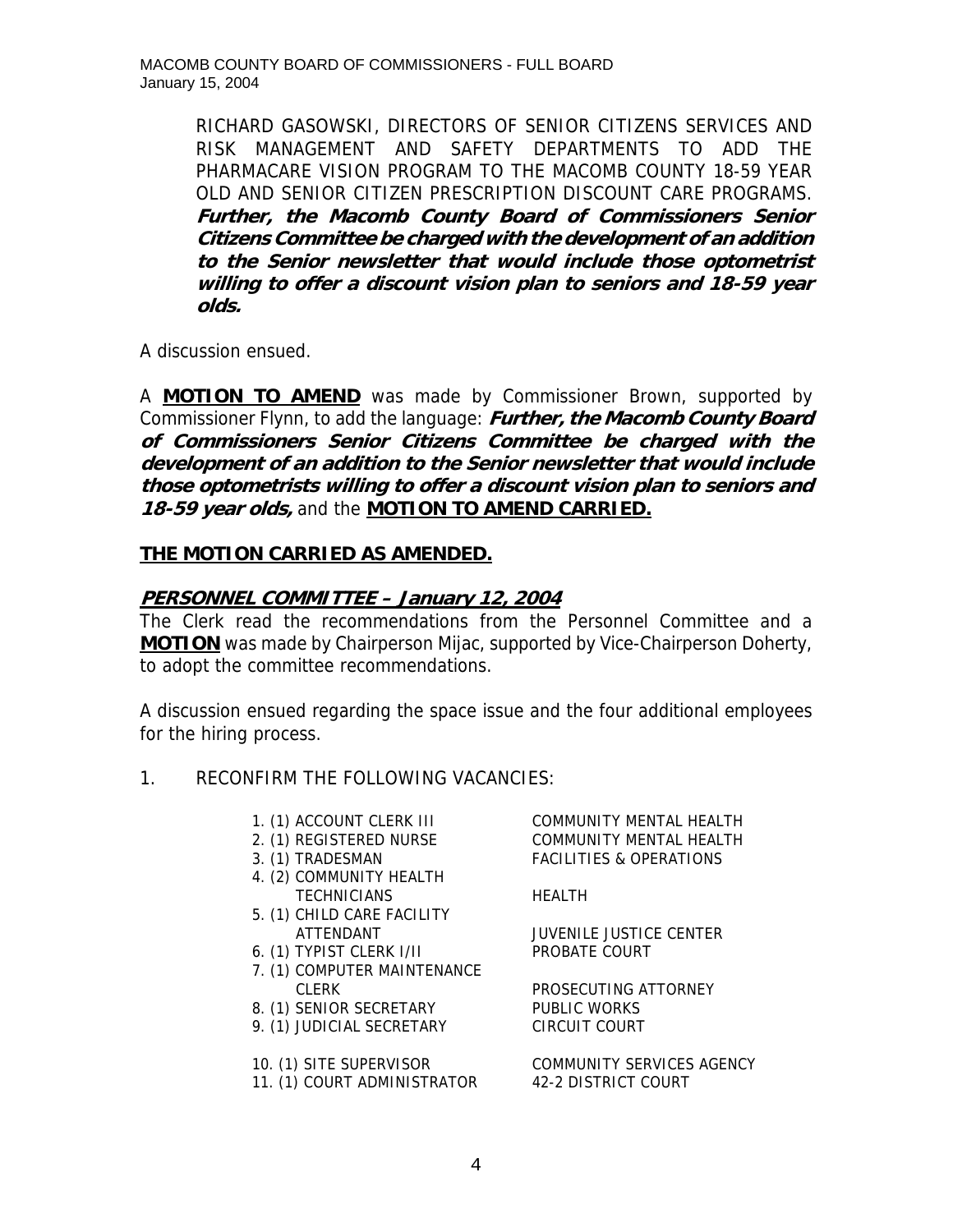- 2. APPROVE THE RECLASSIFICATION OF ONE TYPIST CLERK III POSITION TO ONE ACCOUNT CLERK III IN THE COMMUNITY MENTAL HEALTH DEPARTMENT.
- 3. ACCEPT AND ENTER INTO THE 2003 STATE HOMELAND SECURITY GRANT PROGRAM PART II SOLUTION AREA PLANNER (SAP) GRANT AGREEMENT IN THE AMOUNT OF \$43,000.00 FOR THE HIRING OF A SOLUTION AREA PLANNER IN THE OFFICE OF EMERGENCY MANAGEMENT AND COMMUNICATIONS.
- 4. APPROVE AN AMENDMENT TO THE COLLECTIVE BARGAINING AGREEMENT OF THE MICHIGAN NURSES ASSOCIATION – PHN'S UNIT 1 FOR A WAGE REOPENER FOR THE YEAR 2003.

### **THE MOTION CARRIED.**

### **FINANCE COMMITTEE – January 14, 2004**

The Clerk read the recommendations from the Finance Committee and a **MOTION** was made by Chairperson Revoir, supported by Vice-Chairperson Slinde, to adopt the committee recommendations.

Commissioners' Brandenburg, Szczepanski, Sessa and Revoir asked their **NO** votes be recorded from committee. There were **NO** objections.

Commissioner Brandenburg asked to separate Motion #3. There were **NO** objections.

A vote was taken on the following:

- 1. APPROVE THE MONTHLY BILLS (WITH CORRECTIONS, DELETIONS AND/OR ADDENDA) AND AUTHORIZE PAYMENT; FURTHER, TO APPROVE THE PAYROLL IN THE AMOUNT OF \$1,109,328.63, WITH NECESSARY MODIFICATIONS TO THE APPROPRIATIONS.
- 2. CONCUR WITH THE PURCHASING MANAGER AND AWARD THE PRINTING AND MAILING OF THE BOARD OF COMMISSIONERS 2004 ANNUAL REPORT TO THE LOWEST RESPONSIBLE BIDDER FOR PRINTING TO TWEDDLE LITHO IN THE AMOUNT OF \$65,745.00 AND LOWEST RESPONSIBLE BIDDER FOR MAILING TO AMERICAN MAILERS IN THE AMOUNT OF \$55,605.54; FUNDS ARE AVAILABLE FROM THE 2004 ANNUAL REPORT FUND.
- 4. CONCUR IN THE RECOMMENDATION OF CORPORATION COUNSEL REGARDING THE CASE OF BARKER V MACOMB COUNTY.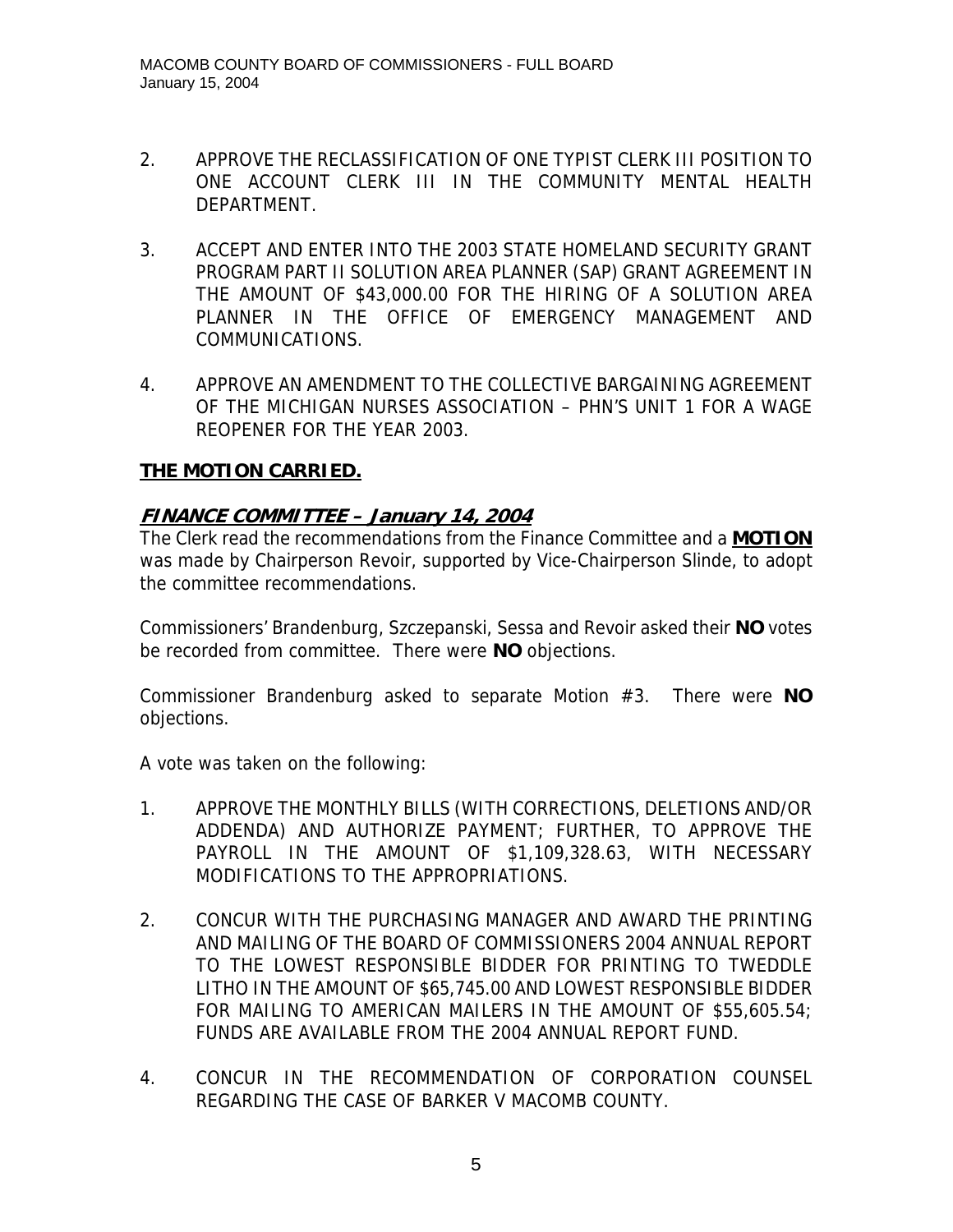### **SEPARATED MOTION**

3. AUTHORIZE AN RFP FOR ARCHITECTURAL SERVICES FOR THE COUNTY BUILDING AND THE FIRST FLOOR OF THE COURT BUILDING.

Commissioner Brandenburg feels this is the wrong approach on dealing with the space issue.

**THE MOTION CARRIED**, with Commissioner Brandenburg voting **NO**.

#### **BUDGET COMMITTEE – January 14, 2004**

The Clerk read the recommendations from the Budget Committee and a **MOTION** was made by Chairperson Kolakowski, supported by Vice-Chairperson Sessa, to adopt the committee recommendations.

Commissioner Doherty asked to separate Motion #1. There were **NO** objections.

A vote was taken on the following:

- 2. APPROVE THE REQUESTS FOR REIMBURSEMENT OF COSTS FROM THE "ENVIRONMENTAL PROBLEMS; LAKE/RIVER FUND" AS FOLLOWS:
	- a) \$25,000.00 TO THE CITY OF STERLING HEIGHTS FOR GIBSON DRAIN SOUTH LAKE DREDGING PROJECT;
	- b) A TOTAL OF \$40,000.00 FOR DEBRIS REMOVAL IN THE CLINTON RIVER BETWEEN YATES CIDER MILL AND DODGE PARK. FURTHER, TO ALLOCATE FUNDING AS FOLLOWS: STERLING HEIGHTS, \$16,000.00; UTICA, \$12,000.00 AND SHELBY TOWNSHIP, \$12,000.00;
	- c) \$35,000.00 TO THE CITY OF MOUNT CLEMENS FOR DREDGING, TREE CUTTING AND REMOVAL AND STREAMBANK STABILIZATION; AND
	- d) \$40,000.00 TO THE CITY OF MOUNT CLEMENS FOR ENGINEERING INVESTIGATION AND DESIGN WORK FOR SEAWALL REPAIRS BETWEEN THE CROCKER AND DICKINSON BRIDGES.

### **THE MOTION CARRIED.**

### **SEPARATED MOTION**

1. AUTHORIZE TO INCREASE THE 2004 STATE REVENUE SHARING (INCOME TAX) BUDGET BY \$250,000.00 AND ADD FOUR POSITIONS TO THE 2004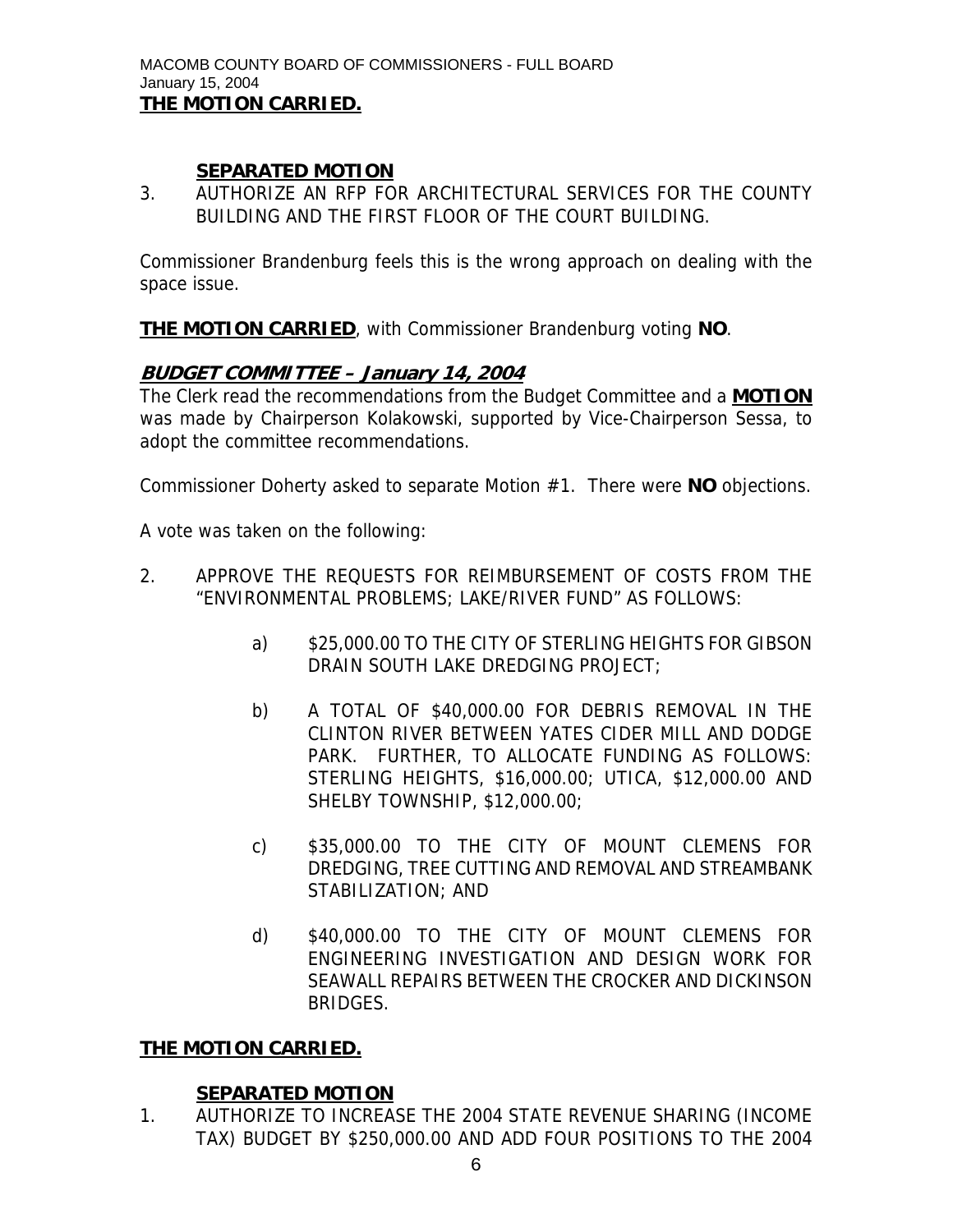MACOMB COUNTY BOARD OF COMMISSIONERS - FULL BOARD January 15, 2004

HUMAN RESOURCES BUDGET AS OUTLINED IN THE 12/1/03

CORRESPONDENCE FROM Mr. TED CWIEK AT A COST OF \$231,572.00 WITH THE BALANCE OF \$18,428.00 ALLOCATED TO THE CONTINGENCY ACCOUNT. **Further, to direct the Macomb County Human Resource Department to implement the new hiring practices immediately starting with the hiring at Juvenile Justice Center regardless whether the positions for hiring have been filled or space is an issue.** 

A **MOTION TO AMEND** was made by Commissioner Doherty, supported by Commissioner Hill to include the language: **Further, to direct the Macomb County Human Resource Department to implement the new hiring practices immediately starting with the hiring at Juvenile Justice Center regardless whether the positions for hiring have been filled or space is an issue.** 

Commissioner Sessa (**Verbatim**): I would like my presentation here to be verbatim. I will be opposing proposal number one, simply because I am unwilling to spend \$231,572.00 forever. Not for only this year when it is implemented, but forever, to correct a problem that I think could have been corrected a lot simpler and a lot less costly. And that could have involved a special committee of the county board of commissioners because in fact we are the final arbiters. Now we can't hide behind people. We can't put people in there and say; well it's their responsibility. It's our responsibility. And that is why I am voting NO. I think this is bad public policy and I am not willing to put the tax payers threw the ringer. Thank you.

Commissioner Brandenburg indicated she also would be voting NO to Motion #1 and the amendment. Feels this is a waste of money. We should have a policy that should be implemented where people do not show bias or prejudice and if that is occurring, the people who have done this should be brought forward and eliminated.

Commissioner Hill indicated that \$250,000.00 is a drop in the bucket to straighten out this hiring system.

The discussion continued.

#### **ROLL CALL VOTE ON THE AMENDMENT**

|                    | <b>YES</b> | NΟ |  |
|--------------------|------------|----|--|
| <b>BRANDENBURG</b> |            | X  |  |
| <b>BROWN</b>       | X          |    |  |
| <b>DESAELE</b>     | X          |    |  |
| DI MARIA           | X          |    |  |
| <b>DOHERTY</b>     | x          |    |  |
| <b>FLYNN</b>       | X          |    |  |
| <b>FRASCHETTI</b>  |            | x  |  |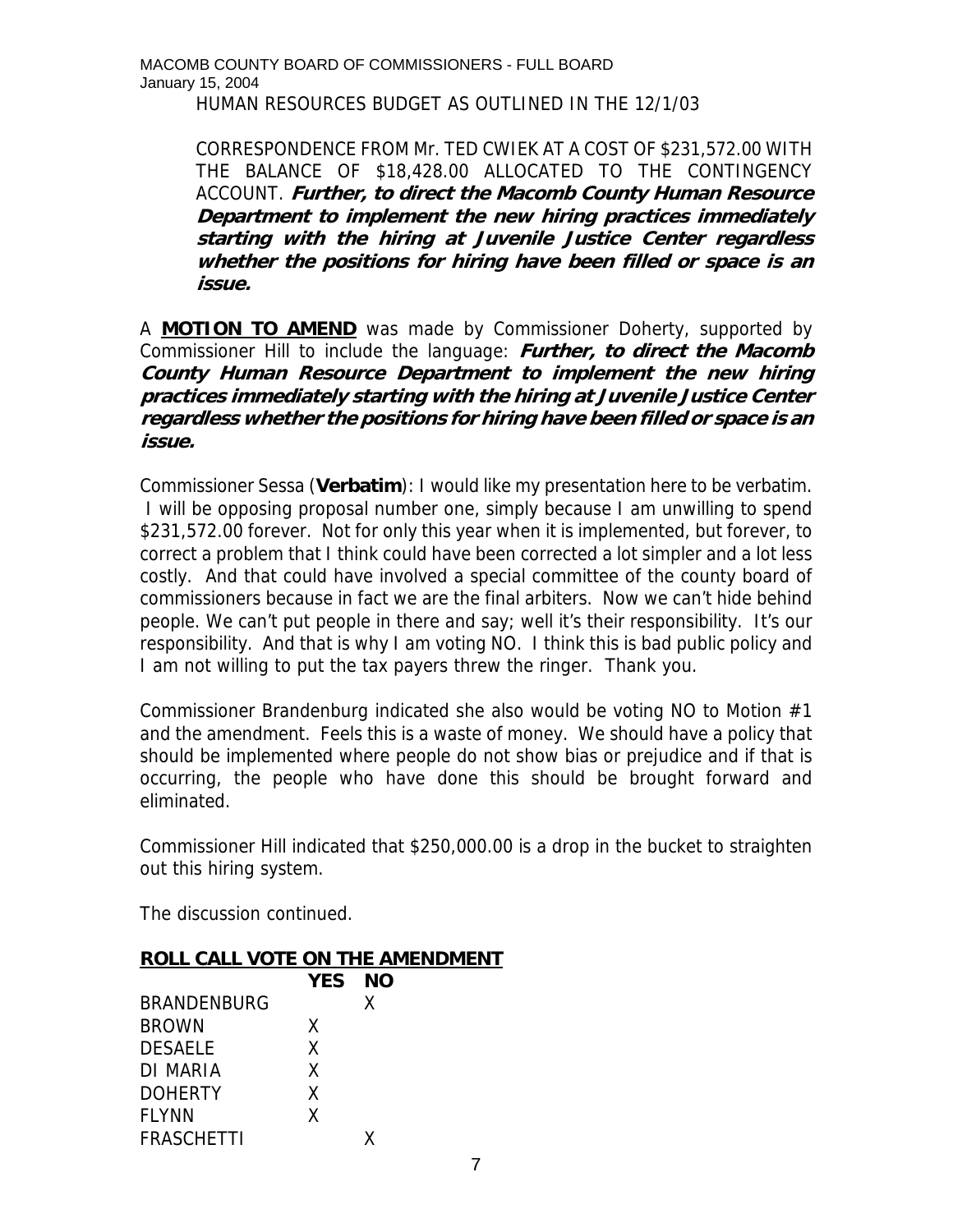MACOMB COUNTY BOARD OF COMMISSIONERS - FULL BOARD January 15, 2004 HAGGERTY X HILL X KENNARD X KOLAKOWSKI X KRAMER X LIBERATO LUND X

| <b>TOTAL</b>       | 22 | 4 |
|--------------------|----|---|
| <b>WHITE</b>       | Χ  |   |
| <b>WALSH</b>       | χ  |   |
| <b>VOSBURG</b>     | χ  |   |
| <b>SZCZEPANSKI</b> | χ  |   |
| <b>SLINDE</b>      | χ  |   |
| <b>SESSA</b>       |    | x |
| <b>SAUGER</b>      | X  |   |
| <b>ROCCA</b>       | X  |   |
| <b>REVOIR</b>      | χ  |   |
| <b>RENGERT</b>     | χ  |   |
| <b>PERNA</b>       | χ  |   |
| <b>MIJAC</b>       | χ  |   |

### **THE MOTION TO AMEND PASSES.**

#### **ROLL CALL VOTE ON THE MOTION AS AMENDED.**

|                    | <b>YES</b> | ΝO |  |
|--------------------|------------|----|--|
| <b>BRANDENBURG</b> |            | x  |  |
| <b>BROWN</b>       | x          |    |  |
| <b>DESAELE</b>     | χ          |    |  |
| DI MARIA           | Χ          |    |  |
| <b>DOHERTY</b>     | χ          |    |  |
| <b>FLYNN</b>       | χ          |    |  |
| <b>FRASCHETTI</b>  |            | x  |  |
| <b>HAGGERTY</b>    | x          |    |  |
| HILL               | χ          |    |  |
| <b>KENNARD</b>     | Χ          |    |  |
| KOLAKOWSKI         | χ          |    |  |
| <b>KRAMER</b>      |            | χ  |  |
| LIBERATO           | x          |    |  |
| LUND               | Χ          |    |  |
| <b>MIJAC</b>       | Χ          |    |  |
| PERNA              | Χ          |    |  |
| <b>RENGERT</b>     | Χ          |    |  |
| <b>REVOIR</b>      | χ          |    |  |
| <b>ROCCA</b>       | X          |    |  |
| <b>SAUGER</b>      | χ          |    |  |
| SESSA              |            | x  |  |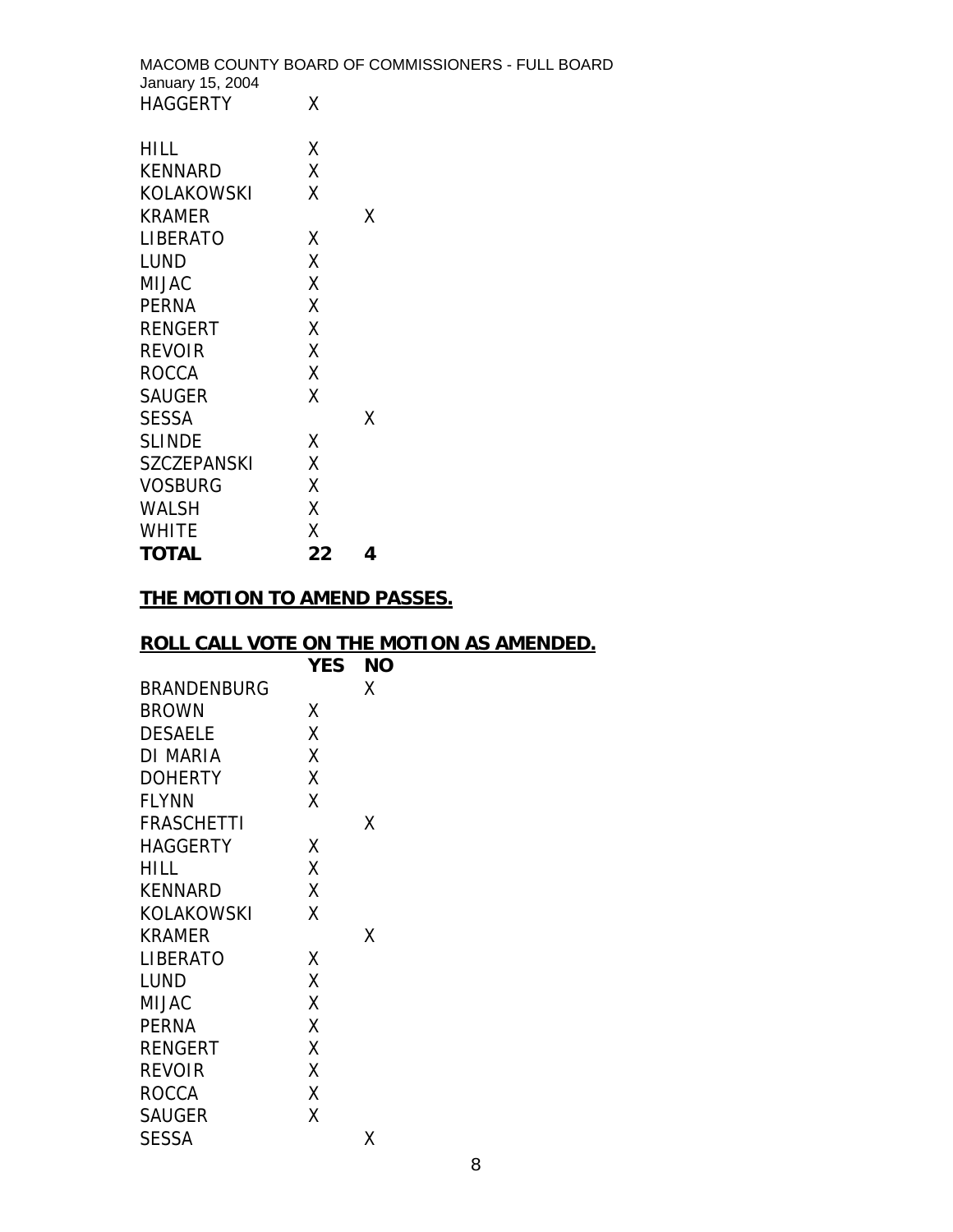MACOMB COUNTY BOARD OF COMMISSIONERS - FULL BOARD January 15, 2004 SLINDE X

| <b>SZCZEPANSKI</b> | X  |   |
|--------------------|----|---|
| VOSBURG            | X  |   |
| <b>WALSH</b>       | X  |   |
| <b>WHITE</b>       | X  |   |
| <b>TOTAL</b>       | 22 | Δ |

### **THE MOTION AS AMENDED PASSES.**

### **JUSTICE & PUBLIC SAFETY COMMITTEE – January 15, 2004**

The Clerk read the recommendation from the Justice and Public Safety Committee and a **MOTION** was made by Chairperson DiMaria, supported by Vice-Chairperson Doherty, to adopt the committee recommendation.

1. APPROVE THE FORMATION OF A MACOMB COUNTY JUVENILE JUSTICE CENTER STUDY COMMITTEE.

#### **THE MOTION CARRIED.**

#### **RESOLUTIONS/TRIBUTES**

A **MOTION** was made by Commissioner Doherty, supported by Commissioner Flynn, to adopt the Resolutions and Tributes in their entirety.

Res. No. 04-01 Commending Richmond-Lenox EMS on the Opening of Station #3 (offered by Rengert and Kramer; recommended by LAS Committee on 1/7/04)

#### **THE MOTION CARRIED.**

#### **ITEMS WAIVE TO FULL BOARD BY OPERATIONAL SERVICES COMMITTEE CHAIRMAN:**

A **MOTION** WAS MADE BY COMMISSIONER LIBERATO, SUPPORTED BY COMMISSIONER SZCZEPANSKI TO APPROVE THE FOLLOWING:

- a) CHANGE ORDER NUMBER 2 IN THE AMOUNT OF \$81,357.00 AND CHANGE ORDER NUMBER 3 IN THE AMOUNT OF \$19,856.00 FOR THE YOUTH HOME ADDITION RENOVATION PROJECTS. FUNDS ARE AVAILABLE IN THE CONSTRUCTION CONTINGENCY; AND
- b) PAYMENT OF THE FOLLOWING FOR WORK PERFORMED:

| Martha T. Berry<br><b>Medical Care Facility</b> | Edmund London & Assoc., Inc. | \$11.334.06  |
|-------------------------------------------------|------------------------------|--------------|
| Martha T. Berry<br>Medical Care Facility        | Ellis Don Michigan, Inc.     | \$466,645.35 |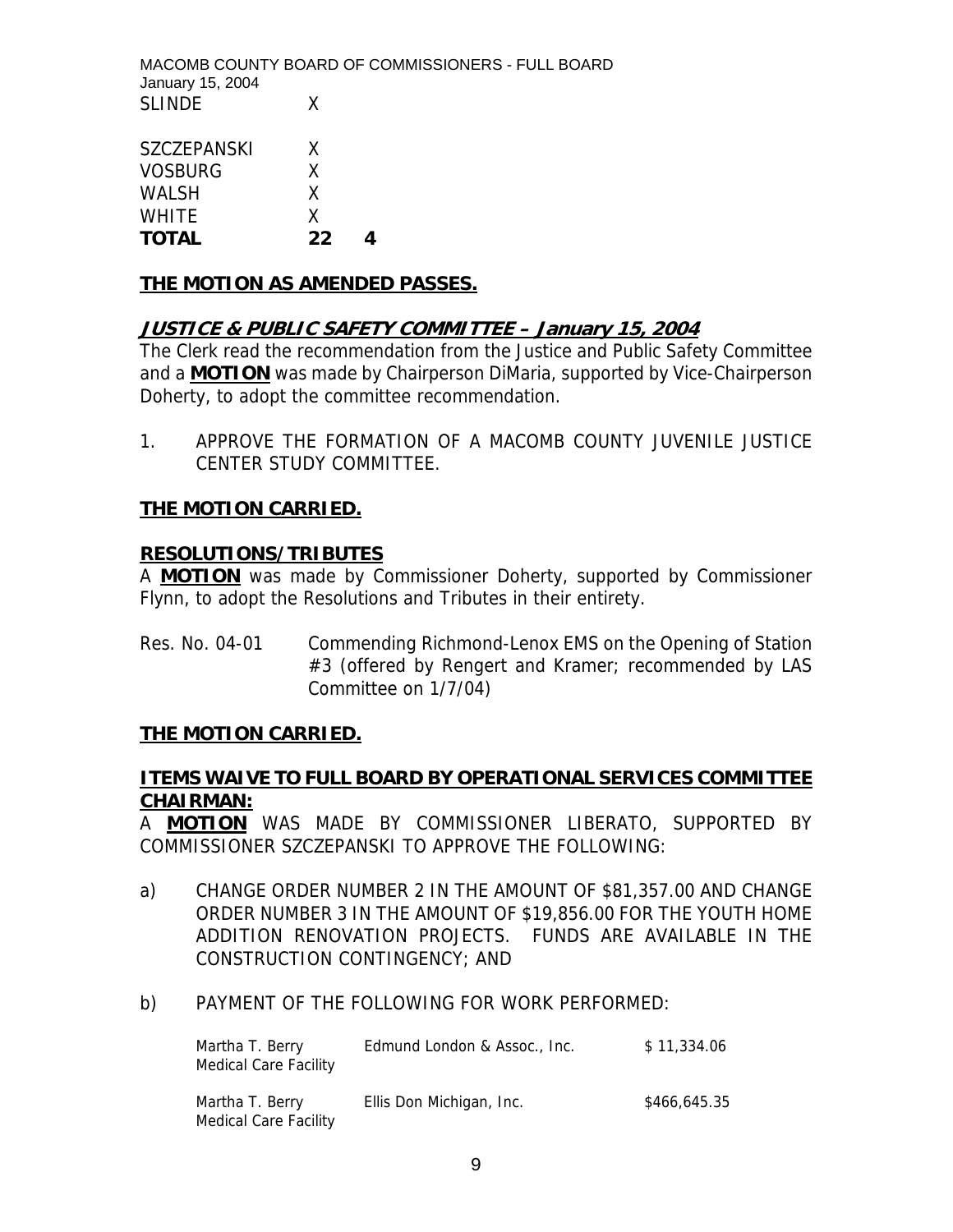MACOMB COUNTY BOARD OF COMMISSIONERS - FULL BOARD January 15, 2004 Youth Home Project Control Systems, Inc. \$278,190.65 Public Works Wakely Assoc., Inc.  $$26,250.00$  Building (new) Juvenile Justice Wakely Assoc., Inc.  $$6,555.86$ Center

#### **THE MOTION CARRIED**.

## **ITEM WAIVED TO FULL BOARD BY PLANNING & ECONOMIC DEVELOPMENT COMMITTEE CHAIRMAN:**

A **MOTION** WAS MADE BY COMMISSIONER PERNA, SUPPORTED TO COMMISSIONER RENGERT TO AUTHORIZE THE CHAIRMAN OF THE BOARD TO EXECUTE A CONTRACT WITH RESOURCE REECYCLING SYSTEMS INCORPORATED FOR TECHNICAL ASSISTANCE AND PREPARATION OF AN UPDATE TO THE SOLID WASTE MANAGEMENT PLAN. ASSISTANCE IS ON A PROJECT-BY-PROJECT BASIS WITH FUNDING COMING FROM THE PLANNING & ECONOMIC DEVELOPMENT DEPARTMENT SOLID WASTE PLANNING FUND, AND THE **MOTION CARRIED.**

#### **APPOINTMENTS**

A **MOTION** WAS MADE BY COMMISSIONER DIMARIA, SUPPORTED BY COMMISSIONER BROWN TO MAKE THE FOLLOWING APPOINTMENTS:

a) **AREA AGENCY ON AGING 1-B**

Helen Baldwiin Older Adult Representative

b) **LOCAL EMERGENCY PLANNING COMMITTEE** 

Fred Jasmund Category: Fire

### **THE MOTION CARRIED.**

#### **NEW BUSINESS**

Commissioner Sessa reiterated his feelings of spending \$231,000.00 of tax payers money for four new employees to handle the hiring process. Secondly through the chair to Todd Schmitz, Deputy County Clerk, Commissioner Sessa inquired of the status of campaign finance being posted on the internet. He also thanked Carmella Sabaugh for the effort in this area because it has taken seven years of resistance to finally get to this point.

Todd Schmitz indicated the project is on schedule. Work continues with the MIS Department and the clerk plans to have it up and running for the campaign financereporting deadline which occurs before the August primary. At the end of this month the base system will be in place after which the scanning components and others will be added on. He also, thanked all the commissioners who supported this project on behalf of Carmella Sabaugh. Macomb County will be the first in the state of Michigan to shed sunlight on county and local campaign finances by providing Internet access to the records.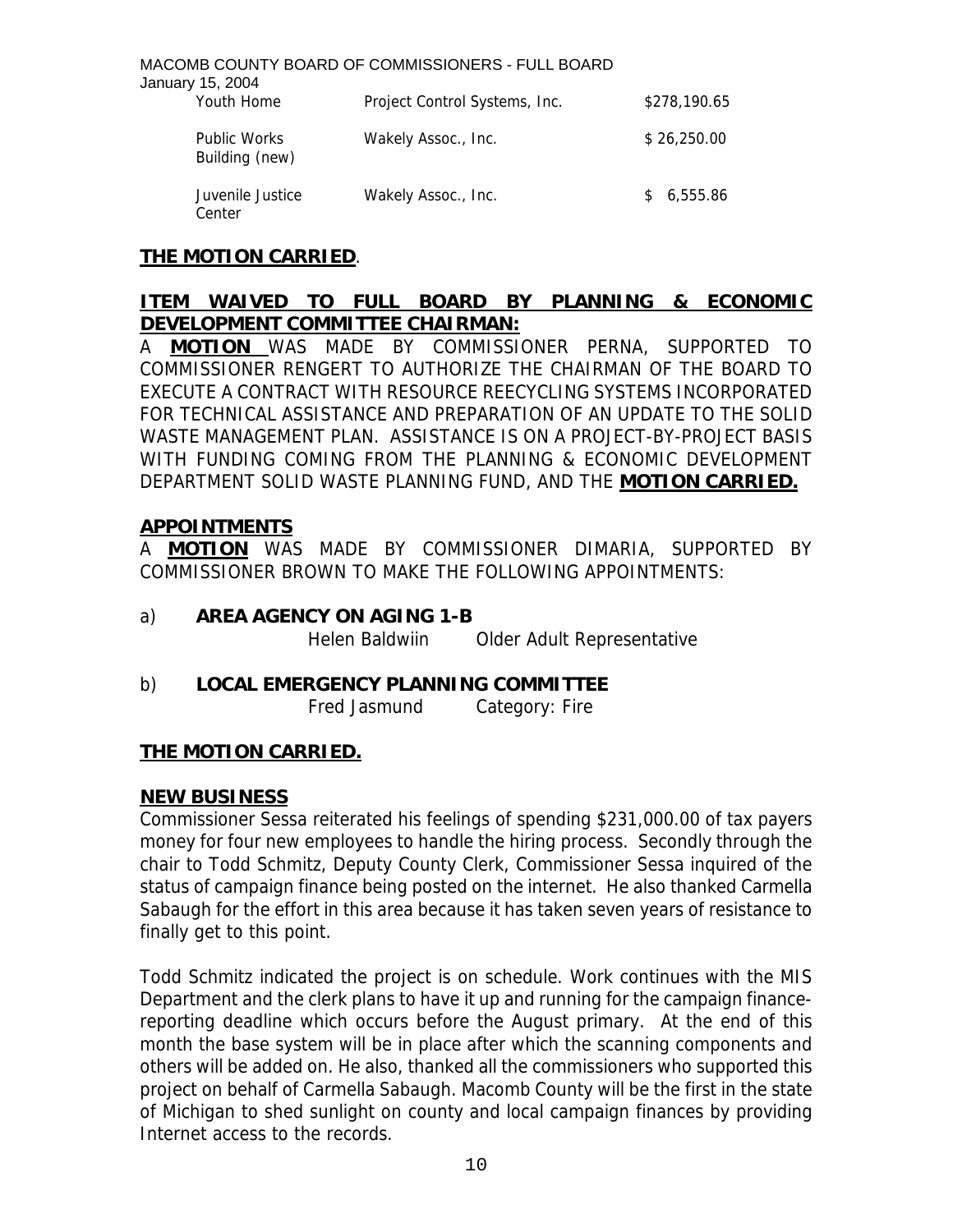Commissioner Hill spoke regarding the new ombudsman position that will be filled for the new hiring practices.

Commissioner Sauger introduced Lieutenant Daniel Heythaler and welcomed him as the new head of security for the county buildings.

Commissioner Revoir wished everyone a healthy and happy New Year.

### **PUBLIC PARTICIPATION**

#### **Dr. William Lakin, Clinton Township**

Indicated how disturbed he was after attending the December Full Board meeting and hearing from approximately 20 employees from Community Mental Health Department and the problems in that department. He hopes the board spends time on these issues.

# **Pastor John Mack, New Haven, Macomb County Ministerial Alliance Gregory Murray, 62 Rathbone, Mt. Clemens**

#### **Pastor D.L. Bradley, 22625 Quinn Road, Clinton Township**

Commended the Board of Commissioners for moving forward to rectify the problems with the hiring practice in Macomb County.

#### **Tiffani Alford, 88 Gibbs, Mt. Clemens**

Inquired why she was reduced from a full time employee to part-time employee when new management was brought in at Martha T. Berry.

### **ROLL CALL ATTENDANCE**

| Ralph A. Liberato     | District 1  |
|-----------------------|-------------|
| Marvin Sauger         | District 2  |
| Phillip A. DiMaria    | District 3  |
| Mike Walsh            | District 4  |
| Susan L. Doherty      | District 5  |
| Joan Flynn            | District 6  |
| Sue Rocca             | District 7  |
| Diana J. Kolakowski   | District 8  |
| Robert Mijac          | District 9  |
| <b>Philis DeSaele</b> | District 10 |
| Ed Szczepanski        | District 11 |
| Peter J. Lund         | District 12 |
| Don Brown             | District 13 |
| Kurt S. Kramer        | District 14 |
| Keith Rengert         | District 15 |
| William J. Revoir     | District 16 |
| Bobby L. Hill         | District 17 |
| Michael C. Sessa      | District 18 |
| James M. Perna        | District 19 |